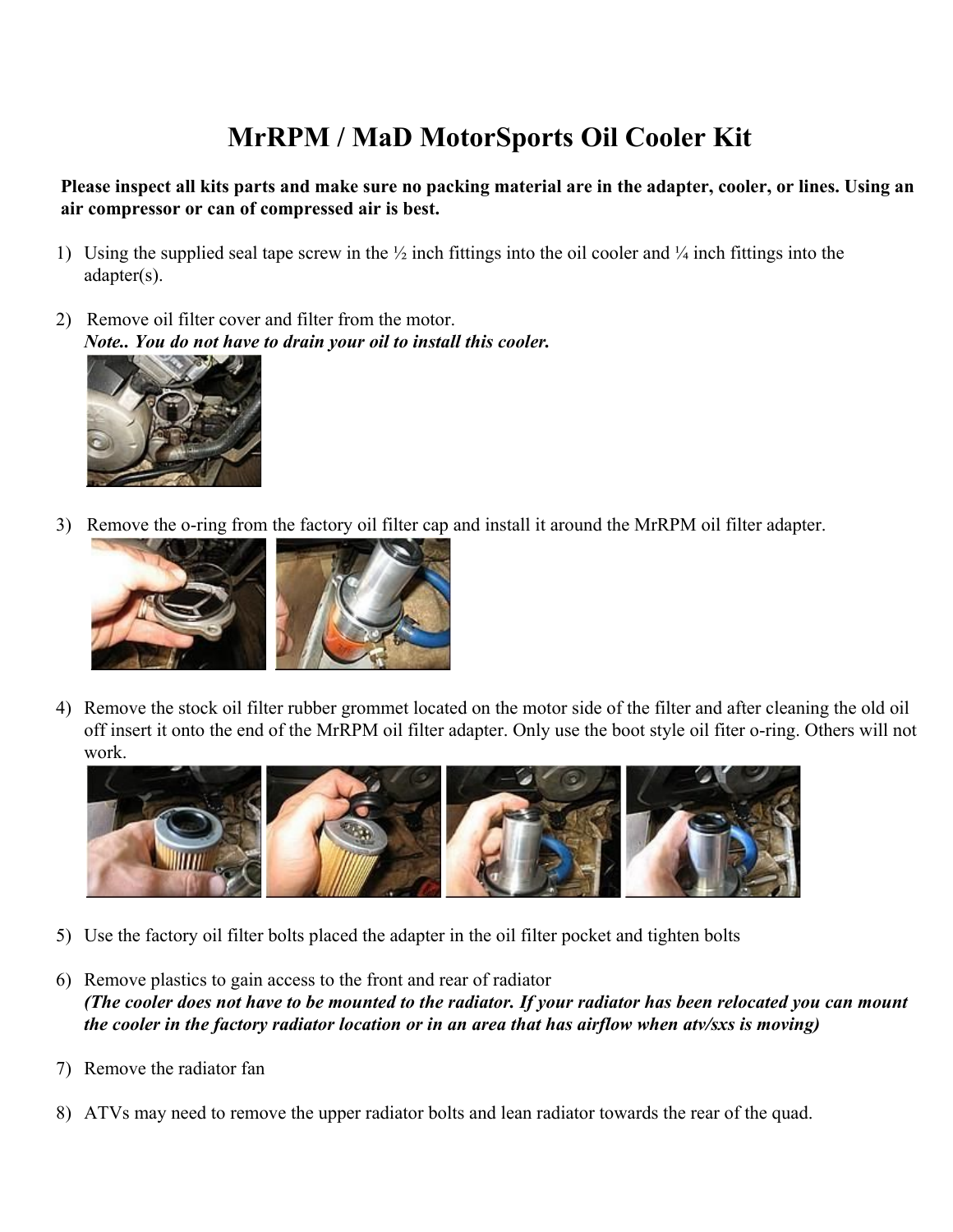- 9) Slide both ends of the supplied oil line onto the radiator. *(Rubbing a small amount of oil onto the barbs makes sliding the line on a lot easier. Hose clamps are not needed with this line/fitting setup)*
- 10) Mount the cooler about mid ways up onto the radiator using the supplied mounting fasteners making sure that the cooler does not hit against any support bars or plastics. It is important to use the supplied pads between the cooler and radiator.



11) Route the oil lines to the oil filter side of the motor. *Note.. Use zip ties and loosely attach the oil lines to the radiator hoses down to the water pump.*



12) Cut the oil line to length and slide the line onto the oil adapters leaving some slack in the line in case the line needs to be removed in the future.